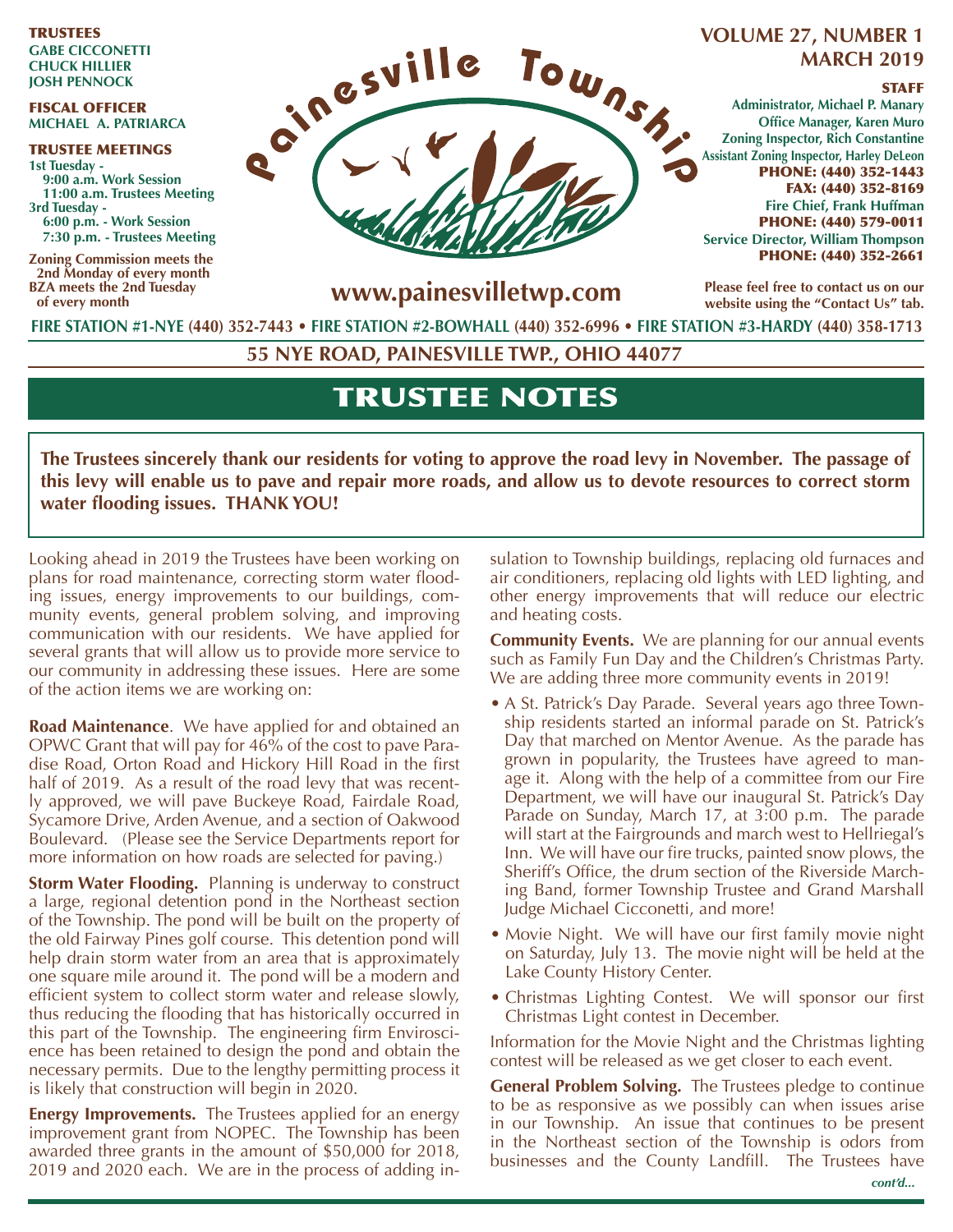# TRUSTEE NEWS

#### *cont'd...*

met with the owners of several businesses, and the County Commissioners about the landfill. While a Township is not permitted to pass a resolution that a business may not generate odors from their operations, we continue to meet with all of the parties and are making slow, but measurable progress in reducing the frequency of the odor events.

**Improving Communication.** The Trustees have worked on three initiatives that will make it easier for residents to get information from the Township, and to receive better communication.

- We overhauled the Township website to make it easier for residents and businesses to contact us. We also added a calendar that shows all of the meetings and events that are happening in Painesville Township. Please go to https:// www.painesvilletwp.com/ and take a look.
- We have started an email distribution system to send important information to anyone on our email list. We will use the email notification system to send out occasional emails with valuable information. This will be the first

time we will send our newsletter via email to those on our subscriber list. If you would like to receive emails from the Township please go to our website. There is a box on the main website page to sign up.

• In the near future we will begin posting our Board of Zoning Appeals and Zoning Commission meeting minutes on our website. This is the next logical step after we began posting the Trustee Meeting minutes on our web-site in 2015.

In 2019 we will again have the Hometown Heroes Banners to honor our veterans. If you would like to have a new Hometown Heroes Banner displayed, or have a banner from 2018 re-hung, please call Township Hall at 440-352- 1443, or email mmanary@painesvilletwp.com.

Congratulations to John Kotrlik. The Trustees promoted John from Foreman in the Service Department to Assistant Service Director. John has worked for Painesville Township for 16 years. John lives in the Township with his wife Lisa, and their three children.

# SERVICE DEPARTMENT

During a snow event, all public roads maintained by Painesville Township are plowed and salted.

Our crews monitor all hills, dangerous curves and major arteries so that these areas can be treated as needed during the storm.

Residents can assist the snow plowing process in several ways:

- Do not shovel or plow snow into the road
- Keep distance from snowplows
- Keep children away from snowplows and snow piles
- Do not attempt to pass a snowplow
- Do not place your garbage container in the roadway on pickup day

The brush, leaf and yard waste drop-off area will open for the 2019 season on Wednesday April 3rd. The drop off site will be open on Wednesdays from 7:30 am until 3:00 pm, and on Saturdays from 10:00 am until 2:00 pm through November.

In 2018, over 5100 residents were served at the drop-off area resulting in 387 dump truck loads of brush and 145 dump truck loads of leaves hauled away. Our crews also picked up 142 Christmas trees in January. The brush and Christmas trees are taken to local nurseries to be recycled.

The annual curbside brush collection will be held on Monday June 10, 2019. All brush must be tied in bundles

not exceeding four feet in length and placed at the curb by 7:30 am on Monday June 10th.

The Service Department will be patching holes as weather permits. You can report potholes by calling 440-352-2661, or use the Township's website to Report a Concern. Please provide a specific location of the pothole. An address, or near a familiar landmark is helpful. Also let us know which lane the pothole is in.

Please be aware that not all roads in Painesville Township are maintained by our Service Department. The Department repairs and paves only the roads that are legally Painesville Township public roads. Main connector roads such as Mentor Avenue, North Ridge Road, Madison Avenue, State Route 84, etc. are repaired and paved by either the County Engineer's Office or ODOT. You can look to see whether a road is a Township, County or State road by going to our website, click the Service Department tab, and then click General Information.

The Township selects which road to pave based on the condition of the road. We evaluate each of our roads in the spring and update our five-year plan. Our approach is a mix of "worst first" and preventative maintenance and repairs to extend the service life of our roadways. Knowing the difference between Township and County or State roads helps explain why some roads are paved before other roads. As always, please feel free to call our Service Department or Township Hall if you have a concern about a road.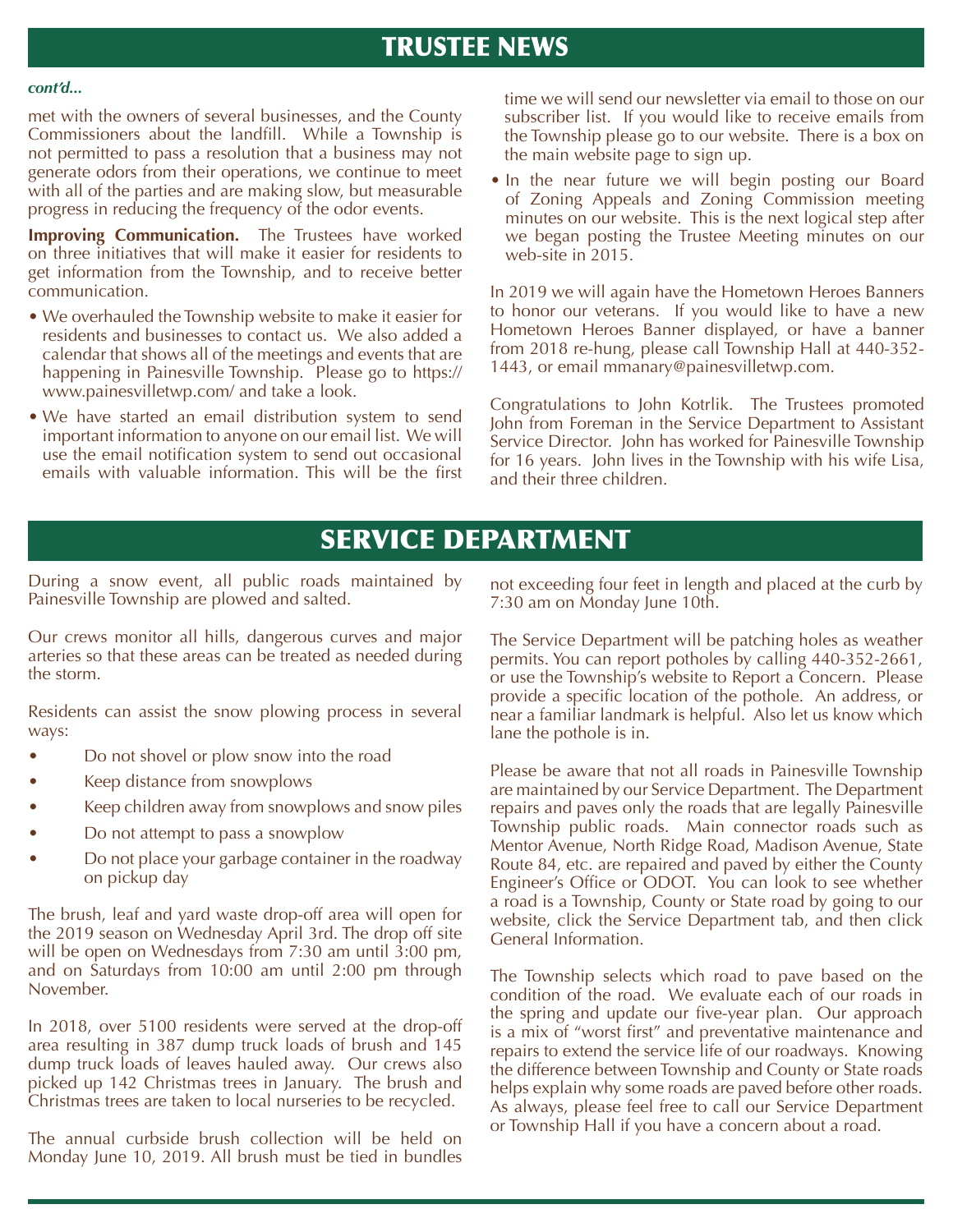# FIRE DEPARTMENT

#### **New Accelerant K9**

Painesville Township Fire Department is excited to announce it has been awarded its third accelerant K9 from the Bureau of Alcohol Tobacco and Firearms (ATF). Our Fire Department has been awarded the K-9 based chiefly on the hard work and commitment of the K-9 investigator and handler, Lt. Gordon Thompson. Lt. Thompson has been working with the K-9s daily for over 13 years. In 2006, Lt. Thompson was awarded his first accelerant K-9. The Painesville Township Fire Department entered into a Memorandum of Agreement with the United States Department of Justice, Bureau of Alcohol, Tobacco, Firearms, and Explosives (ATF) to house its first Accelerant Detection Canine (ADC) team. That K-9 Team consisted of Lt. Gordon Thompson and the accelerant K-9, "Tahoe". Together, Lt. Thompson and Tahoe investigated over 450 fire scenes together and helped solve many cases. Their investigations led to the arrest and or conviction of more than 21 suspects in the crime of arson. Tahoe retired from active duty in May 2014.

Upon Tahoe's retirement, Lt. Thompson applied for and was awarded, another Arson Detection K – 9 dog. Lt. Thompson and "Ian" worked together for the last 5 years. He has proven to be an exceptional accelerant K9. In one of their first cases they were able to help prove the crime of arson with a \$750,000 fire loss. That case then led to a fraud case with international connections. Our K – 9 team has assisted the Ohio Fire Marshal's Office with scene examinations and testing as well as training of new K-9 teams throughout the State of Ohio. Ian has had an amazing career and will be retiring at 7.5 years old. He will continue to live with Lt. Thompson and his family here he will spend his days enjoying his favorite activities, swimming and chasing his favorite tennis ball.

Painesville Township Fire Department and Lt. Gordon Thompson have just been awarded another Accelerant Detection K-9 by the ATF, so that we can continue to provide a K-9 investigation team to local, state and federal agencies. The latest K-9 to join the department as an investigator and team up with Lt. Thompson is "Theo". Theo is a 2.5

year old, male Labrador Retriever. He has been trained and certified by the US Department of Justice Bureau of Alcohol Tobacco, Firearms and Explosives as an Accelerant Detection K-9. Before joining the ATF Theo was training to be a guide dog. Lt. Thompson and Theo recently completed their ADC Team certification testing and are ready to go to work investigating fires. You can come and meet Theo and Lt. Thompson at our Family Fun Day in August.



The Fire Department will offer a hands-only CPR training class on Saturday, April 6, at Fire Station Number Three on Hardy Road. The class will be held from 10 am until 2:00 pm. This free class will train people how to administer hands-only CPR in an emergency. It is easy to do, and takes less that 30 minutes to learn.

We also held a Stop the Bleed training class for all of the Administrators and staff at Riverside High School in October. This important training teaches people how to stop a bleeding wound immediately until expert medical help can arrive.

# TOWNSHIP NEWS

The Lake County Landfill now has a drop-off area for recyclable materials. The drop-off is at the front of the landfill on Blase-Nemeth Road. The drop-off accepts the following materials:

Paper • Plastic bottles • Drink cartons • Glass bottles & jars Metal cans

The drop-off does not accept

Clothing • Batteries • Plastic bags • Pots & pans

You can learn more about what materials the County Landfill accepts for recycling at www.rumpke.com.

Did you know? Over 75% of Headlands Beach State Park is located in Painesville Township. The beachfront in Painesville Township is the longest stretch of beach in Ohio.

This beach is one of the top 10 beaches in the world for finding beach glass, also known as sea glass, for collectors and hobbyists.

The long awaited Planet Fitness opened at the Painesville Commons in February. Stop by to take a look at this state of the art fitness center.

Please remember that there is no parking on any Township roads. This is particularly important during snow events. However, there is no parking on Township roads at any time of the year.

*cont'd...* Did you know? Over 82,000 people visited the MetroParks pier at Painesville Township Park in 2018. Come out and view a sensational sunrise or a spectacular sunset at one of the only piers on Lake Erie! The pier also is a great fishing spot for local anglers.